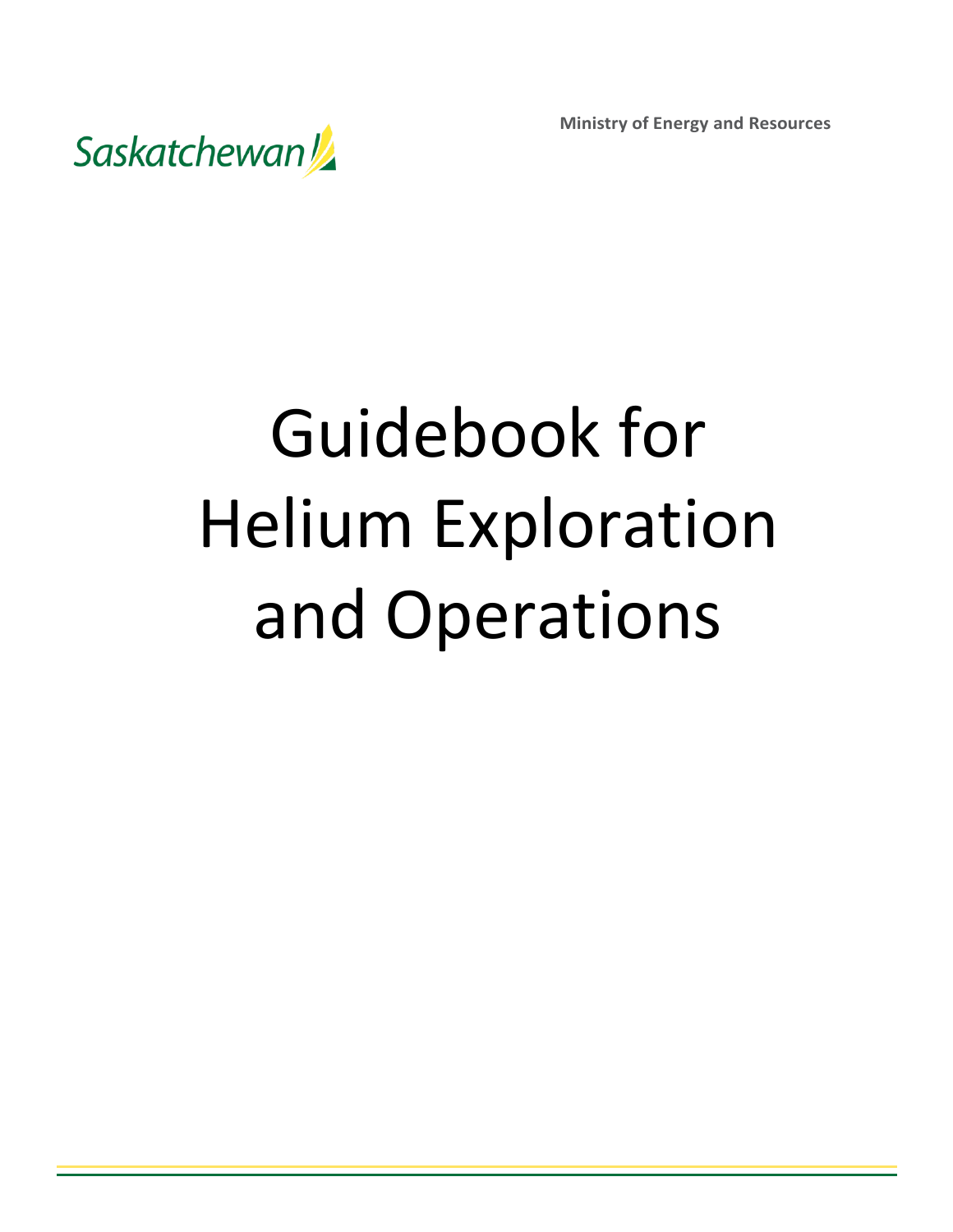# **Overview/Guidance**

## **What is Helium?**

Helium is a gas formed by the decay of radioactive elements in the Earth's crust; it migrates towards the Earth's surface where it either gets trapped in a geological formation or is released into the atmosphere. Helium is a non-toxic, non-flammable, and has a number of unique properties including: the lowest boiling and liquefaction points of any elements (-269 degrees Celsius); low density (light); and a high ability to conduct heat. Helium has been identified as a strategic element on the [2021 Canadian Critical Minerals List.](https://www.nrcan.gc.ca/sites/nrcan/files/mineralsmetals/pdf/Critical_Minerals_List_2021-EN.pdf) Saskatchewan has both historical and current helium production.

This Guidebook is intended to provide a high-level overview of the requirements of the ministry of Energy and Resources, Ministry of Agriculture and Ministry of Environment to conduct Helium exploration and operations in the province. This Guidebook does detail all the requirements but directs project proponents to the materials they should be familiar with before engaging in helium exploration and operation activities. Interested parties should contact the Ministry of Energy and Resources should questions arise.

> **[ER Service](https://www.saskatchewan.ca/government/directory?p=1c682500-ff26-4a2e-9bd6-6277fd94f4f7)** Desk [Energy and Resources](https://www.saskatchewan.ca/government/directory?ou=2bf56f22-48b1-4694-8e19-3776aa240850) Phone: [855-219-9373](tel:8552199373) or [er.servicedesk@gov.sk.ca](mailto:er.servicedesk@gov.sk.ca)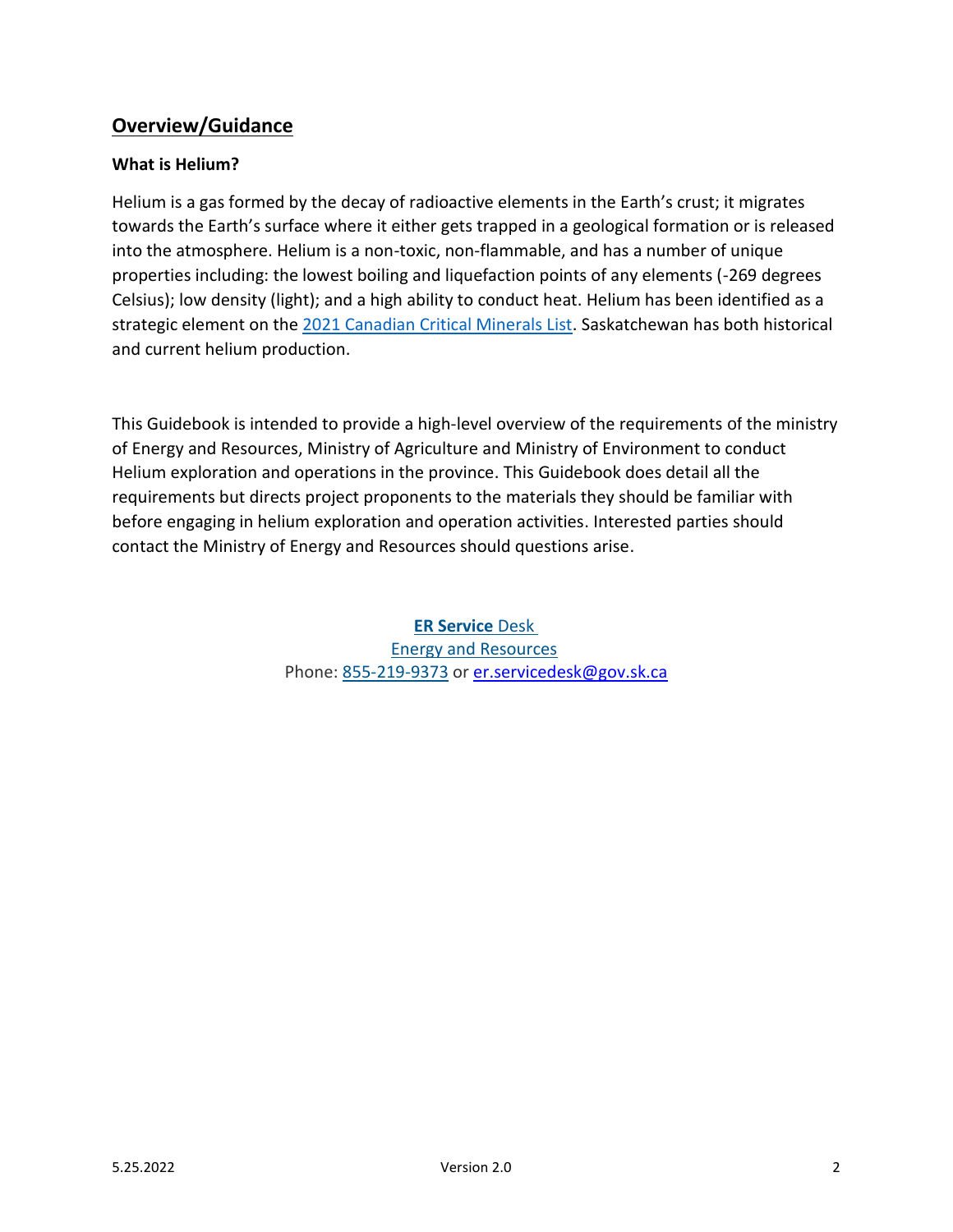The following sections provide information on the requirements to produce helium in Saskatchewan: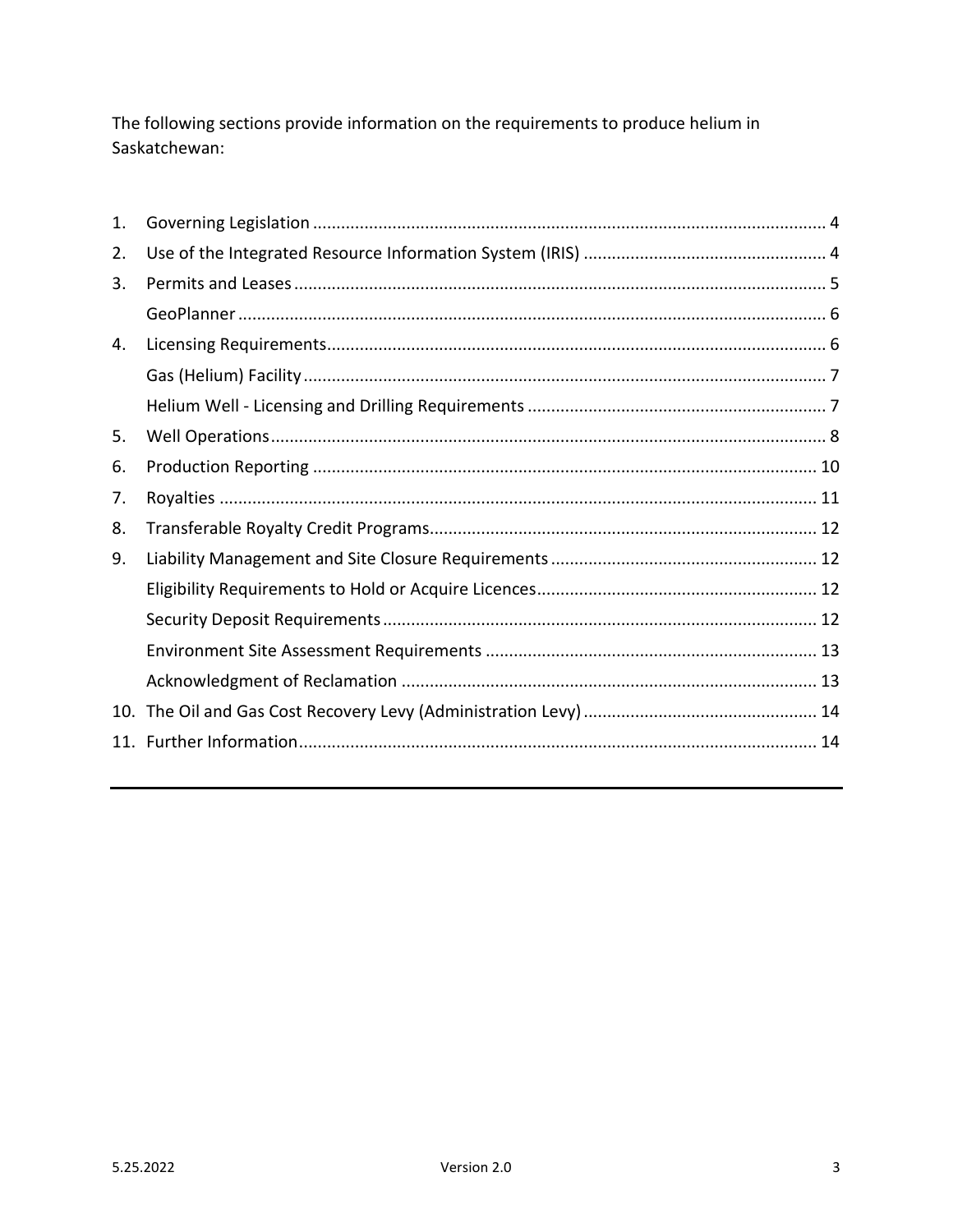# <span id="page-3-0"></span>**1. Governing Legislation**

The following Acts, Regulations and Directives govern helium exploration, development, production, and end-of-life activities in the Province of Saskatchewan.

\_\_\_\_\_\_\_\_\_\_\_\_\_\_\_\_\_\_\_\_\_\_\_\_\_\_\_\_\_\_\_\_\_\_\_\_\_\_\_\_\_\_\_\_\_\_\_\_\_\_\_\_\_\_\_\_\_\_\_\_\_\_\_\_\_\_\_\_

## *Minerals Rights and Tenure*

- *[The Crown Minerals Act](https://publications.saskatchewan.ca/api/v1/products/453/formats/547/download)*
- *[The Oil and Gas Tenure Registry Regulations](https://publications.saskatchewan.ca/api/v1/products/83195/formats/95707/download)*.

## *Exploration*

• *[The Seismic Exploration Regulations, 1999](https://pubsaskdev.blob.core.windows.net/pubsask-prod/2157/M16-1R2.PDF)*

## *Production and Operations*

- *[The Oil and Gas Conservation Act](https://pubsaskdev.blob.core.windows.net/pubsask-prod/1128/O2.pdf)*
- *[The Oil and Gas Conservation Regulations, 2012](https://pubsaskdev.blob.core.windows.net/pubsask-prod/70932/O2R6.pdf)*
- *[The Pipeline Act, 1998](https://pubsaskdev.blob.core.windows.net/pubsask-prod/1146/P12-1.pdf)*
- *[Pipeline administration and licensing Regulations](https://pubsaskdev.blob.core.windows.net/pubsask-prod/115692/P12-1r2.pdf)*

Directives also outline rules for the operation of well, facilities and pipelines from initial drilling to end of life operations. A complete list of directives can be found at: [https://publications.saskatchewan.ca/#/categories/5568](https://publications.saskatchewan.ca/%23/categories/5568)

\_\_\_\_\_\_\_\_\_\_\_\_\_\_\_\_\_\_\_\_\_\_\_\_\_\_\_\_\_\_\_\_\_\_\_\_\_\_\_\_\_\_\_\_\_\_\_\_\_\_\_\_\_\_\_\_\_\_\_\_\_\_\_\_\_\_\_\_\_\_\_\_\_\_\_\_\_\_

## <span id="page-3-1"></span>**2. Use of the Integrated Resource Information System (IRIS)**

The Integrated Resource Information System (IRIS) is an online business system that supports the development and regulation of Saskatchewan's energy and resources industry. Through IRIS, the oil and gas industry complete regularly performed business activities and regulatory tasks with the province online.

Information on the use of IRIS can be found here: [IRIS](https://www.saskatchewan.ca/business/agriculture-natural-resources-and-industry/oil-and-gas/oil-and-gas-licensing-operations-and-requirements/integrated-resource-information-system-iris#prerequisites) 

\_\_\_\_\_\_\_\_\_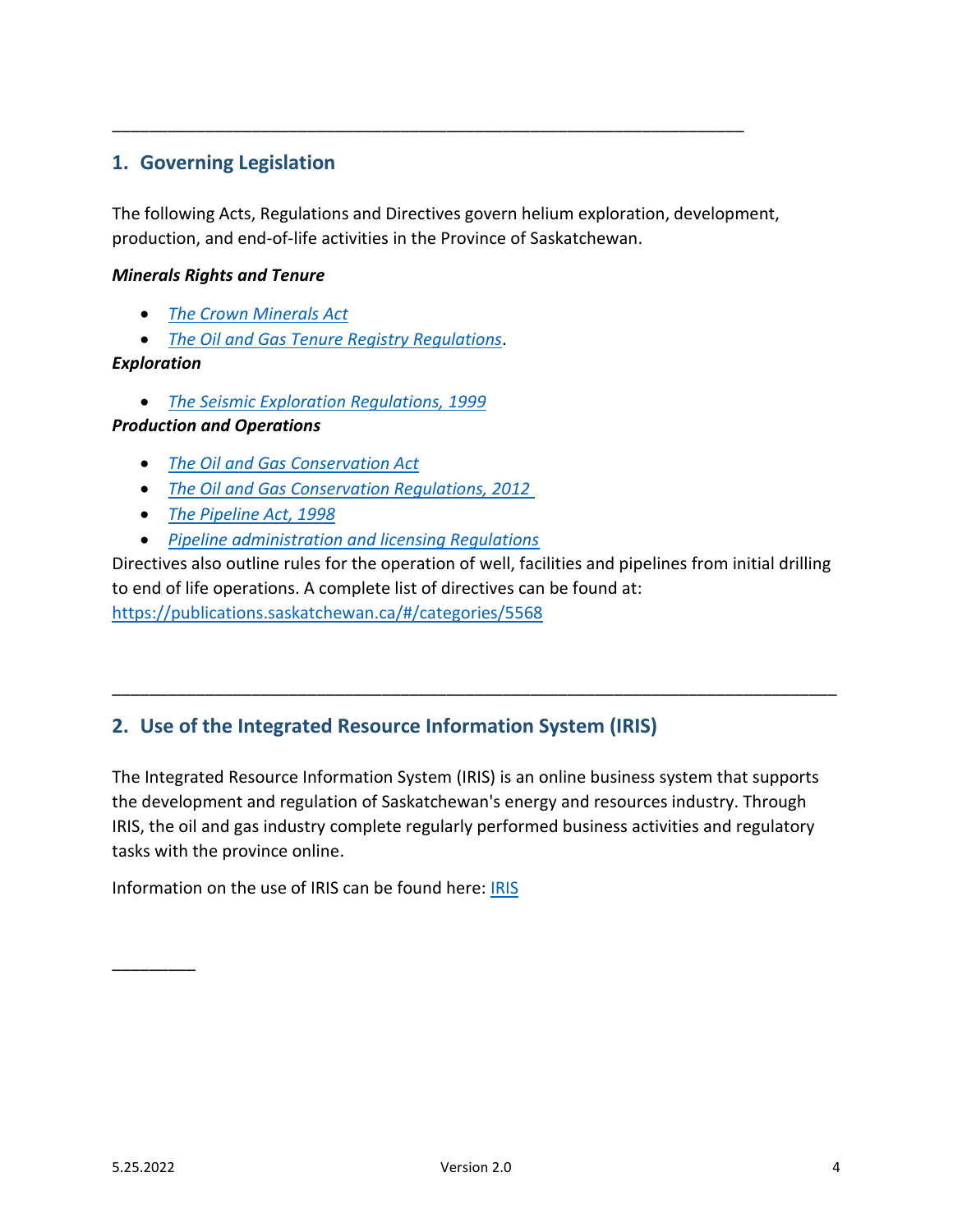## <span id="page-4-0"></span>**3. Permits and Leases**

Helium and associated gases tenure is acquired under *[The Oil and Gas Tenure Registry](https://pubsaskdev.blob.core.windows.net/pubsask-prod/95707/C50-2R31.pdf)  [Regulations \(OGTRR\)](https://pubsaskdev.blob.core.windows.net/pubsask-prod/95707/C50-2R31.pdf)* through an application process. Associated gases are defined in the *OGTRR* as naturally occurring non-hydrocarbon gas or gases but does not include helium and natural gases.

Relevant Regulations and Government of Saskatchewan website pages for Helium and associated gases includes the following:

\_\_\_\_\_\_\_\_\_\_\_\_\_\_\_\_\_\_\_\_\_\_\_\_\_\_\_\_\_\_\_\_\_\_\_\_\_\_\_\_\_\_\_\_\_\_\_\_\_\_\_\_\_\_\_\_\_\_\_\_\_\_\_\_\_\_\_\_

- The Oil and Gas Tenure Registry Regulations
	- o <https://publications.saskatchewan.ca/#/products/83195>
	- $\circ$  Tenure regulations for helium and associated gases; petroleum and natural gas; oil sands; oil shale; and spaces.
	- o Helium and associated gases rights are disposed through an application process, not through a public offering.
- Non-Advertised Dispositions
	- o [https://www.saskatchewan.ca/business/agriculture-natural-resources-and](https://www.saskatchewan.ca/business/agriculture-natural-resources-and-industry/oil-and-gas/crown-land-sales-dispositions-and-tenure/crown-dispositions)[industry/oil-and-gas/crown-land-sales-dispositions-and-tenure/crown](https://www.saskatchewan.ca/business/agriculture-natural-resources-and-industry/oil-and-gas/crown-land-sales-dispositions-and-tenure/crown-dispositions)[dispositions](https://www.saskatchewan.ca/business/agriculture-natural-resources-and-industry/oil-and-gas/crown-land-sales-dispositions-and-tenure/crown-dispositions)
	- $\circ$  This webpage provides links to the "Non-Advertised Dispositions" page that describes the types of dispositions that can be acquired outside the public offering process, including helium and associated gases and lease of spaces agreements, and a link to the "Non-Advertised Dispositions Application" page that provides guidance in regard to applying for a non-advertised Crown disposition.

Helium permits and leases can be obtained through the Integrated Resource Information [System \(IRIS\)](https://iris.gov.sk.ca/Portal/Security/Credentials/Login.aspx) and are considered as Non-Advertised Dispositions. The difference between a helium permit and a lease is found below:

**Helium permits:** Designed to encourage exploration, these permits grant the rights to explore for helium and associated gases, but not to remove, produce or recover them until a lease is granted. To place a well on permit lands for production test purposes the holder may apply to the minister. Application may be made through the ER Service Desk at [er.servicedesk@gov.sk.ca.](mailto:er.servicedesk@gov.sk.ca.)

For more information regarding helium permits, please visit section 6 of *[The Oil and Gas Tenure](https://pubsaskdev.blob.core.windows.net/pubsask-prod/95707/C50-2R31.pdf)  [Registry Regulations.](https://pubsaskdev.blob.core.windows.net/pubsask-prod/95707/C50-2R31.pdf)*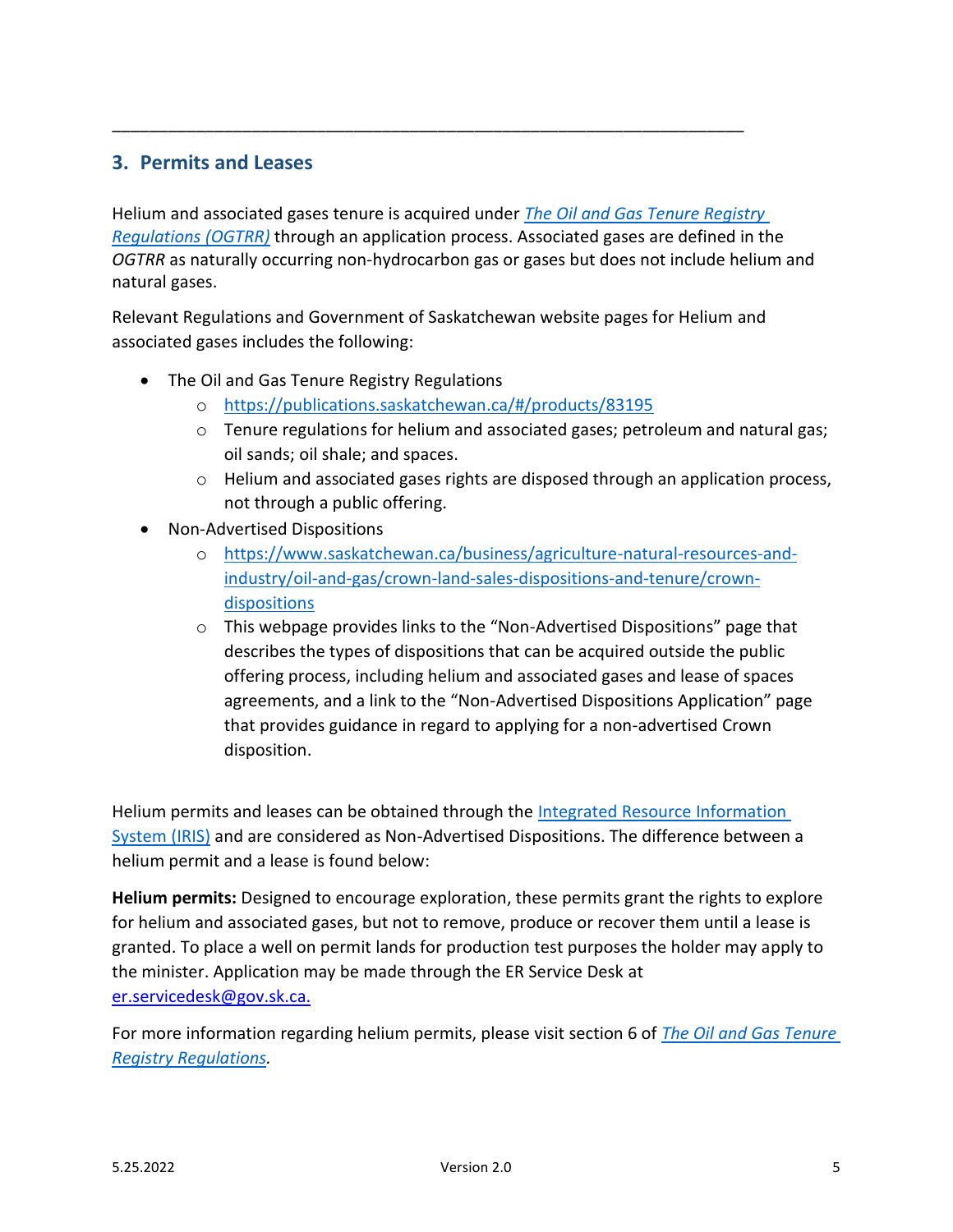**Helium leases:** Provide the right to explore for and produce helium and associated gases.

For more information regarding helium leases, please visit section 9 of *[The Oil and Gas Tenure](https://pubsaskdev.blob.core.windows.net/pubsask-prod/95707/C50-2R31.pdf)  [Registry Regulations](https://pubsaskdev.blob.core.windows.net/pubsask-prod/95707/C50-2R31.pdf)*

#### <span id="page-5-0"></span>**GeoPlanner**

Proposed Helium projects should consider using the GeoPlanner to review siting options.

The [GeoPlanner](https://gisappl.saskatchewan.ca/Html5Ext/Index.html?viewer=GeoPlanner) tool is a web-enabled geo-spatial planning and decision tool that identifies base, site sensitive features from multiple ministries and agencies data, to assist with pre-planning and development of oil and gas and other commodities . It provides users the ability to view and map their proposed project and generate a report that lists potential areas of concern to be addressed or that may require additional approval(s) or other land uses requiring provincial government approvals.

For more information on to GeoPlanner, please visit this link: GeoPlanner - [Saskatchewan Ministry of Energy and Resources](https://gisappl.saskatchewan.ca/Html5Ext/Index.html?viewer=GeoPlanner)

## <span id="page-5-1"></span>**4. Licensing Requirements**

To apply for a well licence, log into [IRIS](https://iris.gov.sk.ca/Portal/Security/Credentials/Login.aspx) and complete the well licence application process. Well licence applications are approved by the Ministry of Energy and Resources; however, they may be subject to review by the Ministry of Environment and the Ministry of Agriculture. All applications and supporting documentation required for all three ministries are submitted through the Integrated Resource Information System (IRIS).

\_\_\_\_\_\_\_\_\_\_\_\_\_\_\_\_\_\_\_\_\_\_\_\_\_\_\_\_\_\_\_\_\_\_\_\_\_\_\_\_\_\_\_\_\_\_\_\_\_\_\_\_\_\_\_\_\_\_\_\_\_\_\_\_\_\_\_\_\_\_\_\_\_\_\_\_\_\_

For information of licensing of associated flow lines and pipelines please refer to the: [https://www.saskatchewan.ca/business/agriculture-natural-resources-and-industry/oil-and](https://www.saskatchewan.ca/business/agriculture-natural-resources-and-industry/oil-and-gas/oil-and-gas-licensing-operations-and-requirements/pipeline-licensing)[gas/oil-and-gas-licensing-operations-and-requirements/pipeline-licensing](https://www.saskatchewan.ca/business/agriculture-natural-resources-and-industry/oil-and-gas/oil-and-gas-licensing-operations-and-requirements/pipeline-licensing)

To obtain the license for pipeline associated with production of Helium please refer to *Directive PNG034: Saskatchewan Pipelines Code* at:

[https://www.saskatchewan.ca/business/agriculture-natural-resources-and-industry/oil-and](https://www.saskatchewan.ca/business/agriculture-natural-resources-and-industry/oil-and-gas/oil-and-gas-licensing-operations-and-requirements/pipeline-licensing)[gas/oil-and-gas-licensing-operations-and-requirements/pipeline-licensing](https://www.saskatchewan.ca/business/agriculture-natural-resources-and-industry/oil-and-gas/oil-and-gas-licensing-operations-and-requirements/pipeline-licensing)

Flowline and pipeline reviews by the Ministry of Environment and Ministry of Agriculture are required independent of the IRIS application.

The following documents and information from the Ministry of Environment may also be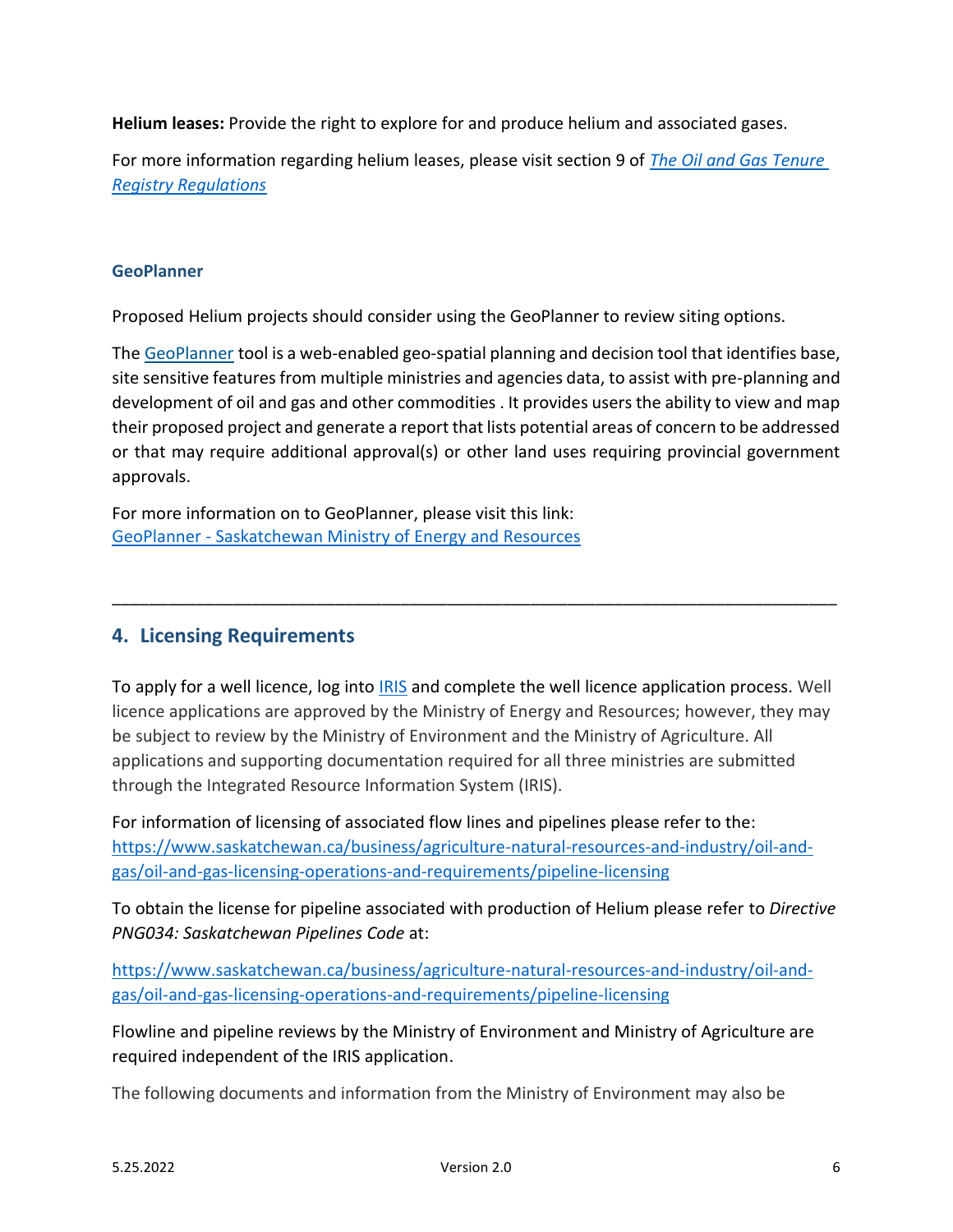required with your licence application:

- Checklist for Private Lands
- Oil and Gas Proposal
- Conservation Data Center Search
- Pre-Disturbance Site Assessment
- Wet Land mitigation
- Native Vegetation mitigation
- Species of Concern mitigation

Additional information on the Saskatchewan Ministry of Environment assessment process can be found here:

[https://www.saskatchewan.ca/business/environmental-protection-and](https://www.saskatchewan.ca/business/environmental-protection-and-sustainability/environmental-assessment/does-my-project-need-an-environmental-assessment)[sustainability/environmental-assessment/does-my-project-need-an-environmental-assessment](https://www.saskatchewan.ca/business/environmental-protection-and-sustainability/environmental-assessment/does-my-project-need-an-environmental-assessment)

## <span id="page-6-0"></span>**Gas (Helium) Facility**

A gas facility may need to meet requirements of:

- *Directive PNG001: [Facility Licence Requirements;](file:///C:/Users/molujide/Downloads/Directive%252BPNG001-Facility%252BLicence%252BRequirements%252Bv.1.1.pdf)*
- *Directive PNG036: [Venting and Flaring Requirements;](file:///C:/Users/molujide/Downloads/Directive_PNG036-Venting_and_Flaring_Requirements-v.2.pdf)*
- *Directive S-20: [Saskatchewan Upstream Flaring and Incineration Requirements;](file:///C:/Users/molujide/Downloads/Directive_S-20-Saskatchewan_Upstream_Flaring_and_Incineration_Requirements-v.1.1.pdf) [Directive](file:///C:/Users/molujide/Downloads/Directive%252BS-01%252BSaskatchewan%252BUpstream%252BPetroleum%252BIndustry%252BStorage%252BStandards%252Bv.%252B2.1.pdf)  S-01: [Saskatchewan Upstream Petroleum Industry Storage;](file:///C:/Users/molujide/Downloads/Directive%252BS-01%252BSaskatchewan%252BUpstream%252BPetroleum%252BIndustry%252BStorage%252BStandards%252Bv.%252B2.1.pdf)*
- and any facility related sections in *[The Oil and Gas Conservation Act](https://pubsaskdev.blob.core.windows.net/pubsask-prod/1128/O2.pdf)* and *[The Oil and Gas](https://pubsaskdev.blob.core.windows.net/pubsask-prod/70932/O2R6.pdf)  [Conservation Regulations, 2012](https://pubsaskdev.blob.core.windows.net/pubsask-prod/70932/O2R6.pdf)*, not covered by the above Directives.

Contact the ER Service Desk early in the life of the project to receive guidance with respect to Gas (Helium) facility requirements.

The Technical Safety Authority of Saskatchewan – Boiler and Pressure Vessel Safety (TSASK) has jurisdiction over inter-connecting piping, pressure equipment and some construction activities. For more information on TSASK, please visit the website: [www.tsask.ca](file:///C:/Users/tschmid2/Local%20Settings/Temporary%20Internet%20Files/Content.Outlook/61555GFO/www.tsask.ca)

A facility may also need to be reviewed through the Environmental Assessment review process prior to approval. Contact the Environmental Assessment & Stewardship branch at 306-787- 6132 for guidance.

#### <span id="page-6-1"></span>**Helium Well - Licensing and Drilling Requirements**

The regulatory requirements of gas wells are currently applied to helium wells. Helium wells must follow the drainage units and target areas set for gas wells and may also be subject to a production allowable. If any of the gas well requirements cause difficulties for any helium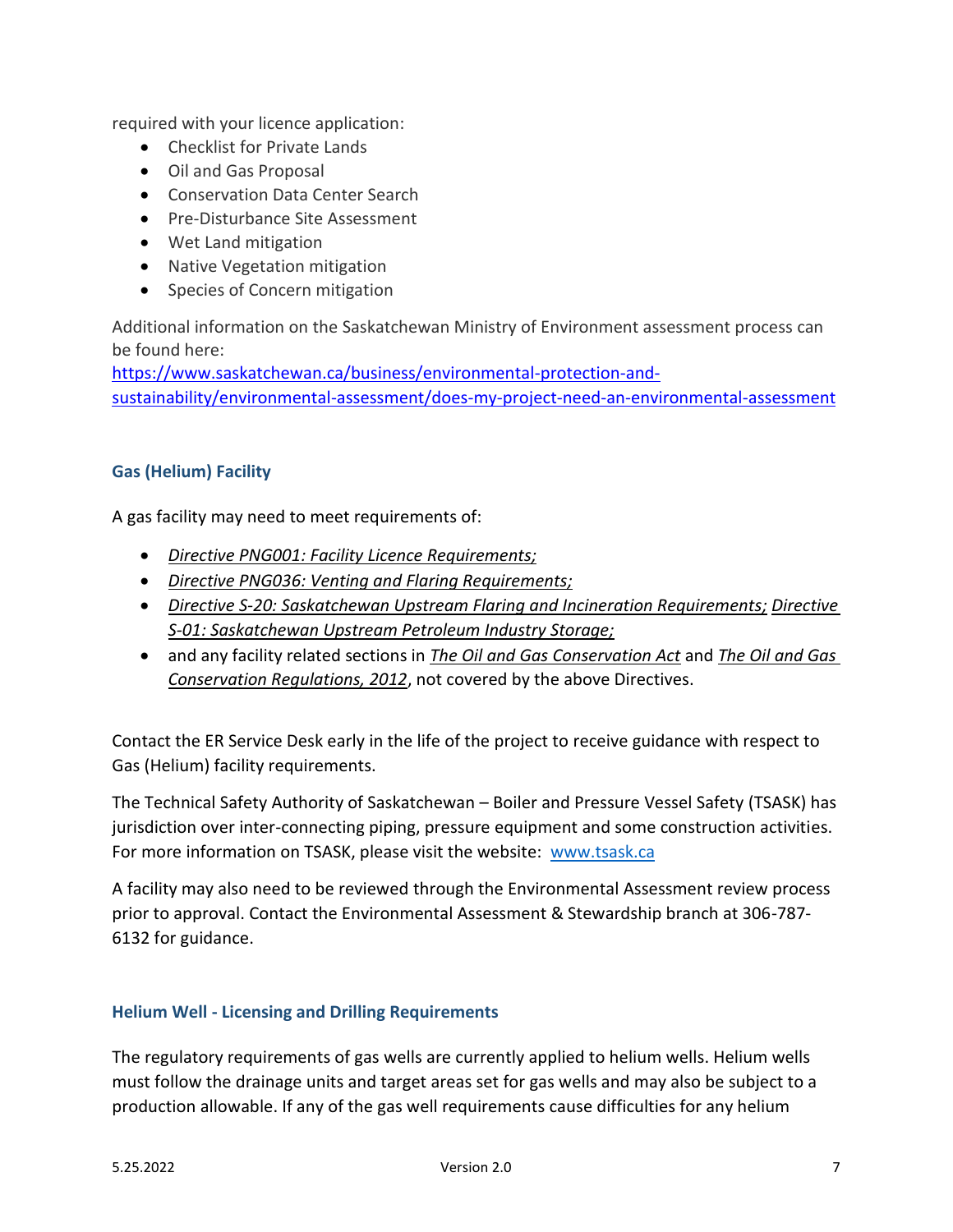development plans, please contact the ER Service Desk for assistance prior to submitting a helium well application. The following Directives outline the requirements set for gas wells:

- *[Guideline PNG021: Determining Drainage Units and Target Areas](https://pubsaskdev.blob.core.windows.net/pubsask-prod/85288/85288-Guideline_PNG021-Determining_Drainage_Units_and_Target_Areas_March21,2017.pdf)*
- *[Directive PNG007: Off-Target Well Requirements](https://www.saskatchewan.ca/business/agriculture-natural-resources-and-industry/oil-and-gas/oil-and-gas-licensing-operations-and-requirements/oil-and-gas-drilling-and-operations/off-target-wells)*
- *[Directive PNG011: Allowable Rate of Production: Gas Wells](https://www.saskatchewan.ca/business/agriculture-natural-resources-and-industry/oil-and-gas/oil-and-gas-licensing-operations-and-requirements/oil-and-gas-drilling-and-operations/oil-and-gas-production/apply-for-an-allowable-rate-of-production-for-oil-wells)*
- *[Directive PNG009: Public Notice Requirements](https://pubsaskdev.blob.core.windows.net/pubsask-prod/85294/Directive%252BPNG009-Public%252BNotice%252BRequirements%252Bv.2.pdf)*

## In addition:

- All licensing and drilling requirements must be followed for any proposed NHR wells.
- *The Oil and Gas Conservation Regulations*, 2012 (OGCR), O-2 Reg 6 (Part XI), *Directive PNG004: Surface Lease Construction Requirements*, and *Directive PNG005: Casing and Cementing Requirements* must be followed regarding surface location, well control drilling activity and well integrity.
- As per OGCR Section 28(2), approvals must be obtained for any drilling deviations from proposed licensing details that occur while drilling. Contact the local field office for approvals.
- All licensed infrastructure is subject to inspection. Any non-compliance activity will be communicated in IRIS and will require a corrected response to be provided.
- Any reclassification or recompletion activity or any repairs required due to well failure, will require an application and approval. Any abandonment activity will be considered non-routine and require an application and approval.
- Helium wells must conduct an AOF test with an approved method within 30 days after any completion or recompletion pursuant to OGCR Section 79. Additional information on AOF test requirements can be found in *Guideline: [Gas Well Absolute Open Flow Tests](https://publications.saskatchewan.ca/#/products/75599)*

For further information, on requirements for obtaining a Well Drilling Licence please visit: [https://www.saskatchewan.ca/business/agriculture-natural-resources-and-industry/oil-and](https://www.saskatchewan.ca/business/agriculture-natural-resources-and-industry/oil-and-gas/oil-and-gas-licensing-operations-and-requirements/oil-and-gas-drilling-and-operations/licence-to-drill-a-well)[gas/oil-and-gas-licensing-operations-and-requirements/oil-and-gas-drilling-and](https://www.saskatchewan.ca/business/agriculture-natural-resources-and-industry/oil-and-gas/oil-and-gas-licensing-operations-and-requirements/oil-and-gas-drilling-and-operations/licence-to-drill-a-well)[operations/licence-to-drill-a-well](https://www.saskatchewan.ca/business/agriculture-natural-resources-and-industry/oil-and-gas/oil-and-gas-licensing-operations-and-requirements/oil-and-gas-drilling-and-operations/licence-to-drill-a-well)

\_\_\_\_\_\_\_\_\_\_\_\_\_\_\_\_\_\_\_\_\_\_\_\_\_\_\_\_\_\_\_\_\_\_\_\_\_\_\_\_\_\_\_\_\_\_\_\_\_\_\_\_\_\_\_\_\_\_\_\_\_\_\_\_\_\_\_\_\_\_\_\_\_\_\_\_\_\_

# <span id="page-7-0"></span>**5. Well Operations**

Helium wells that do not meet the spacing requirements set for gas wells require a spacing modification authorization which must be applied for and approved prior to making a licence application or recompleting into a zone with an existing Helium well in the drainage unit. For more information on submitting a well spacing modification application please visit: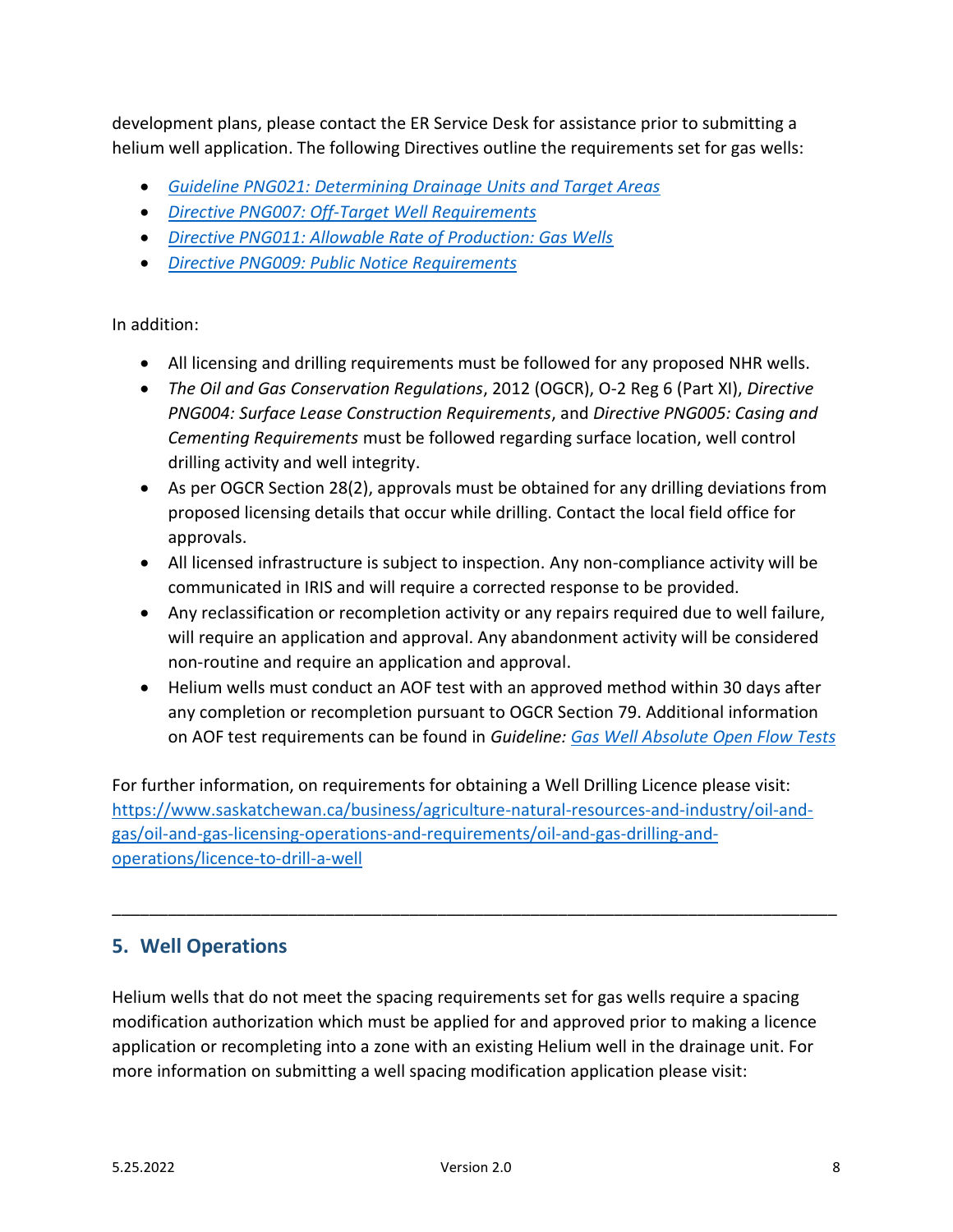[https://www.saskatchewan.ca/business/agriculture-natural-resources-and-industry/oil-and](https://www.saskatchewan.ca/business/agriculture-natural-resources-and-industry/oil-and-gas/oil-and-gas-licensing-operations-and-requirements/oil-and-gas-drilling-and-operations/well-spacing-modification)[gas/oil-and-gas-licensing-operations-and-requirements/oil-and-gas-drilling-and](https://www.saskatchewan.ca/business/agriculture-natural-resources-and-industry/oil-and-gas/oil-and-gas-licensing-operations-and-requirements/oil-and-gas-drilling-and-operations/well-spacing-modification)[operations/well-spacing-modification](https://www.saskatchewan.ca/business/agriculture-natural-resources-and-industry/oil-and-gas/oil-and-gas-licensing-operations-and-requirements/oil-and-gas-drilling-and-operations/well-spacing-modification)

After a well is drilled and it is determined that a different formation is to be completed for the initial completion of the well, the local Field Office must be contacted to discuss the deviation from the licenced completion. No additional applications are then required and instead the completion can be reported as "Not Completed as Planned" in IRIS. More information on reporting the initial completion can be found at:

[https://training.saskatchewan.ca/EnergyAndResources/information](https://training.saskatchewan.ca/EnergyAndResources/information-submission/#/lessons/35ILcpkMzyflf6CWGcQ0TqvbAVRHE0mZ)[submission/#/lessons/35ILcpkMzyflf6CWGcQ0TqvbAVRHE0mZ](https://training.saskatchewan.ca/EnergyAndResources/information-submission/#/lessons/35ILcpkMzyflf6CWGcQ0TqvbAVRHE0mZ)

Any additional completions made after the initial completion must make an application for authorization to well reclassification and complete application. These applications will be for any plugbacks or multizone completions conducted after the initial completion as well. For further information, visit the Well Reclassification and Completion Application page:

[https://www.saskatchewan.ca/business/agriculture-natural-resources-and-industry/oil-and](https://www.saskatchewan.ca/business/agriculture-natural-resources-and-industry/oil-and-gas/oil-and-gas-licensing-operations-and-requirements/well-reclassification-and-recompletion)[gas/oil-and-gas-licensing-operations-and-requirements/well-reclassification-and-recompletion](https://www.saskatchewan.ca/business/agriculture-natural-resources-and-industry/oil-and-gas/oil-and-gas-licensing-operations-and-requirements/well-reclassification-and-recompletion)

How to apply for authorization to abandon a well, perform a downhole abandonment, or cut and cap a well, for wells drilled for upstream oil and gas, or potash, in Saskatchewan. For more information on Well Abandonment Application, please visit:

[https://www.saskatchewan.ca/business/agriculture-natural-resources-and-industry/oil-and](https://www.saskatchewan.ca/business/agriculture-natural-resources-and-industry/oil-and-gas/oil-and-gas-licensing-operations-and-requirements/well-abandonment)[gas/oil-and-gas-licensing-operations-and-requirements/well-abandonment](https://www.saskatchewan.ca/business/agriculture-natural-resources-and-industry/oil-and-gas/oil-and-gas-licensing-operations-and-requirements/well-abandonment)

How to apply for authorization to repair an oil and gas well. For more information on the Oil and Gas Well Repair Application page, please visit:

[https://www.saskatchewan.ca/business/agriculture-natural-resources-and-industry/oil-and](https://www.saskatchewan.ca/business/agriculture-natural-resources-and-industry/oil-and-gas/oil-and-gas-licensing-operations-and-requirements/application-to-repair-a-well)[gas/oil-and-gas-licensing-operations-and-requirements/application-to-repair-a-well](https://www.saskatchewan.ca/business/agriculture-natural-resources-and-industry/oil-and-gas/oil-and-gas-licensing-operations-and-requirements/application-to-repair-a-well)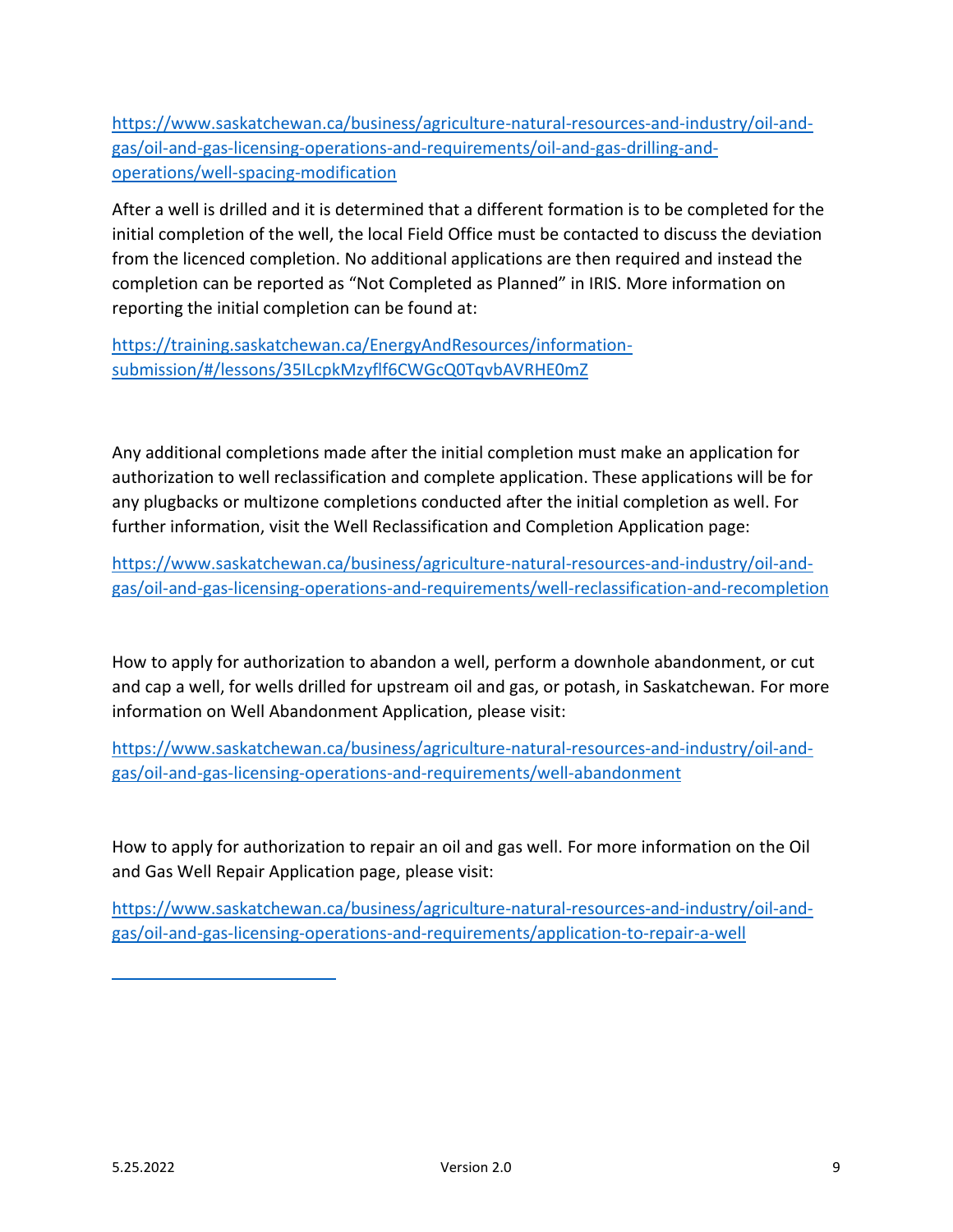# <span id="page-9-0"></span>**6. Production Reporting**

Reporting of volumetric data is required for a well or facility, and must identify the activity, product, and volume. Helium production is reported monthly through [Petrinex.](https://www.petrinex.ca/) *[Directive](https://publications.saskatchewan.ca/api/v1/products/87355/formats/103982/download)  PNG032 – [Volumetric, Valuation and Infrastructure](https://publications.saskatchewan.ca/api/v1/products/87355/formats/103982/download)* can be used to determine what type of information is required to be reported through Petrinex.

\_\_\_\_\_\_\_\_\_\_\_\_\_\_\_\_\_\_\_\_\_\_\_\_\_\_\_\_\_\_\_\_\_\_\_\_\_\_\_\_\_\_\_\_\_\_\_\_\_\_\_\_\_\_\_\_\_\_\_\_\_\_\_\_\_\_\_\_\_\_\_\_\_\_\_

## • *Directive PNG017: Measurement Requirements for Oil and Gas Operations in Saskatchewan (PNG017)*

*PNG017* contains information on regulatory requirements with respect to measurement points used for accounting and reporting purposes, including upstream and some downstream facilities. Measurement is the volume determination which is integral for accounting and reporting activities.

- Facility measurement schematic must be created and maintained by the operator of record, Schematic must be used by operational and production accounting to ensure that reported volumes follow the regulatory requirements.
- Produced volumes must be measured by meter or estimated using acceptable methods. If meter is utilized, it must operate within prescribed limits of accuracy and uncertainties; and
- Where applicable, meter and its must be calibrated and proved with respect to frequencies outlined in the *PNG017*.
- Since Helium is not produced as a single gas stream, the volumes of all gas stream products (i.e., Helium, Carbon Dioxide, Nitrogen, Gas) must be reported in gas phase in thousand cubic meters (10<sup>3</sup> m<sup>3</sup>), at standard conditions (i.e., atmospheric pressure of 101.325 kPa and temperature of 15 degrees C). The volume of water is to be reported in cubic meters ( $m<sup>3</sup>$ ), at standard conditions.

For more information on *PNG017*, please visit:

[https://www.saskatchewan.ca/business/agriculture-natural-resources-and-industry/oil](https://www.saskatchewan.ca/business/agriculture-natural-resources-and-industry/oil-and-gas/oil-and-gas-licensing-operations-and-requirements/oil-and-gas-drilling-and-operations/measurement-requirements)[and-gas/oil-and-gas-licensing-operations-and-requirements/oil-and-gas-drilling-and](https://www.saskatchewan.ca/business/agriculture-natural-resources-and-industry/oil-and-gas/oil-and-gas-licensing-operations-and-requirements/oil-and-gas-drilling-and-operations/measurement-requirements)[operations/measurement-requirements](https://www.saskatchewan.ca/business/agriculture-natural-resources-and-industry/oil-and-gas/oil-and-gas-licensing-operations-and-requirements/oil-and-gas-drilling-and-operations/measurement-requirements)

## • *PNG032: Volumetric, Valuation and Infrastructure Reporting (PNG032)*

Saskatchewan's oil and gas industry is required to report volumetric, valuation, royalty/taxpayer, and some infrastructure data to the government.

For more information on *PNG032*, please visit: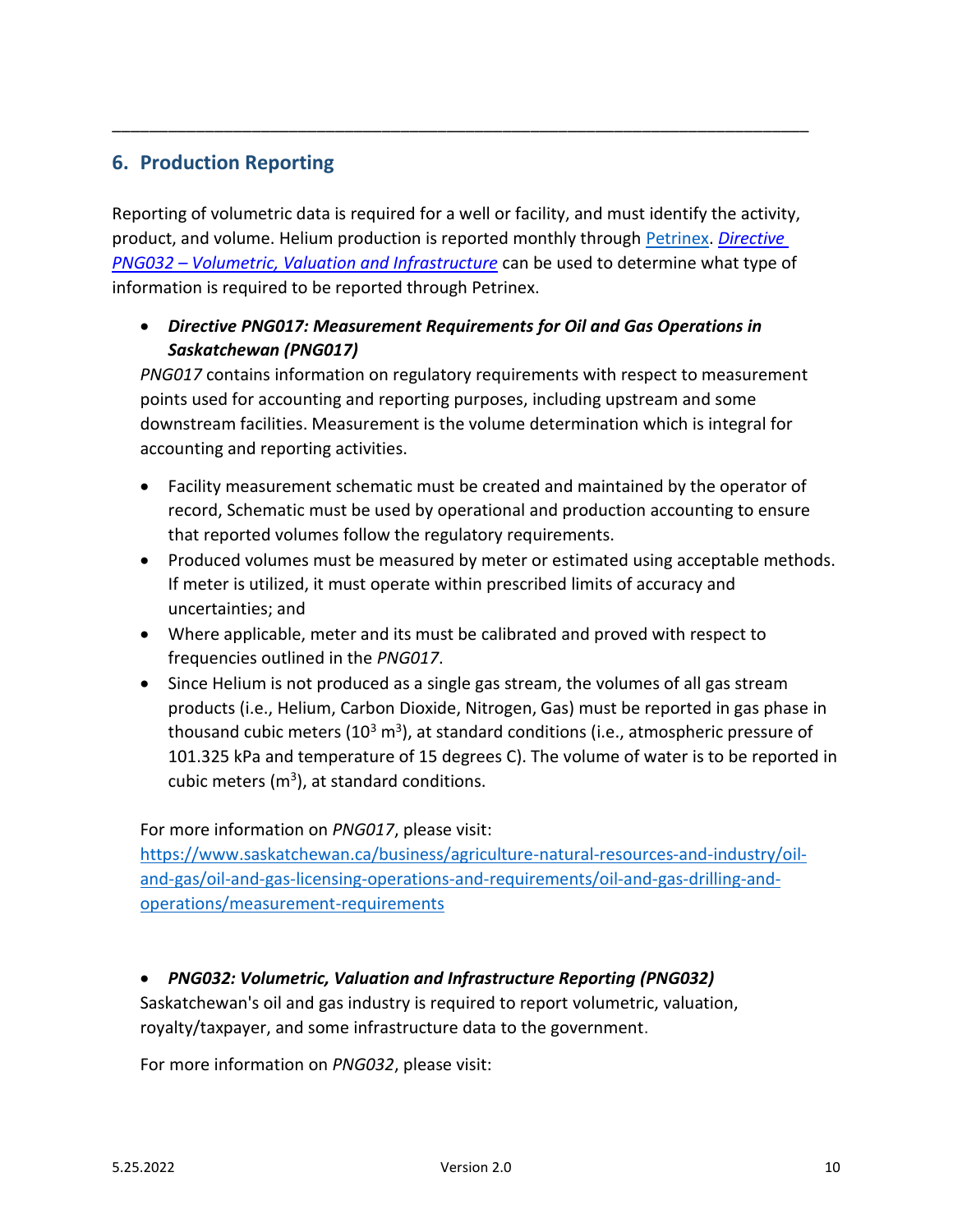[https://www.saskatchewan.ca/business/agriculture-natural-resources-and-industry/oil](https://www.saskatchewan.ca/business/agriculture-natural-resources-and-industry/oil-and-gas/oil-and-gas-reporting-and-compliance/reporting-data-and-incidents/volumetric-valuation-and-infrastructure-reporting)[and-gas/oil-and-gas-reporting-and-compliance/reporting-data-and-incidents/volumetric](https://www.saskatchewan.ca/business/agriculture-natural-resources-and-industry/oil-and-gas/oil-and-gas-reporting-and-compliance/reporting-data-and-incidents/volumetric-valuation-and-infrastructure-reporting)[valuation-and-infrastructure-reporting](https://www.saskatchewan.ca/business/agriculture-natural-resources-and-industry/oil-and-gas/oil-and-gas-reporting-and-compliance/reporting-data-and-incidents/volumetric-valuation-and-infrastructure-reporting)

## • *PNG013: Well Data Submission Requirements (PNG013)*

Applicable sections are on a case-by-case basis. Applicability is heavily dependent on obligation determination based on well licensing and work completed.

For more information on *PNG013*, please visit:

[https://www.saskatchewan.ca/business/agriculture-natural-resources-and-industry/oil](https://www.saskatchewan.ca/business/agriculture-natural-resources-and-industry/oil-and-gas/oil-and-gas-reporting-and-compliance/reporting-data-and-incidents/submitting-well-data)[and-gas/oil-and-gas-reporting-and-compliance/reporting-data-and-incidents/submitting](https://www.saskatchewan.ca/business/agriculture-natural-resources-and-industry/oil-and-gas/oil-and-gas-reporting-and-compliance/reporting-data-and-incidents/submitting-well-data)[well-data](https://www.saskatchewan.ca/business/agriculture-natural-resources-and-industry/oil-and-gas/oil-and-gas-reporting-and-compliance/reporting-data-and-incidents/submitting-well-data)

## • *PNG076: Enhanced Production Audit Program (PNG076)*

Enhanced Production Audit Program (EPAP) applies to all Business Associates that operate facilities that are subject to the Ministry of Energy and Resources' measurement and reporting requirements but does not apply to mineable oil sands.

For more information on *PNG076*, please visit:

[Enhanced Production Audit Program \(EPAP\) | Oil and Gas Reporting and Compliance |](https://www.saskatchewan.ca/business/agriculture-natural-resources-and-industry/oil-and-gas/oil-and-gas-reporting-and-compliance/enhanced-production-audit-program)  [Government of Saskatchewan](https://www.saskatchewan.ca/business/agriculture-natural-resources-and-industry/oil-and-gas/oil-and-gas-reporting-and-compliance/enhanced-production-audit-program)

\_\_\_\_\_\_\_\_\_\_\_\_\_\_\_\_\_\_\_\_\_\_\_\_\_\_\_\_\_\_\_\_\_\_\_\_\_\_\_\_\_\_\_\_\_\_\_\_\_\_\_\_\_\_\_\_\_\_\_\_\_\_\_\_\_\_\_\_\_\_\_\_\_\_\_\_\_\_

# <span id="page-10-0"></span>**7. Royalties**

Helium produced from or allocated to Crown lands are subject to Crown royalty. The Crown royalty is determined on a well basis by using the helium and associated gas royalty structure (section 9 of *[The Oil and Gas Tenure Registry Regulations\)](file:///C:/Users/molujide/Downloads/C50-2r31.pdf)*. In Saskatchewan, the helium Crown royalty rate is 4.25%. No freehold production tax is levied on helium and associated gases produced from or allocated to freehold lands in Saskatchewan.

[PR-IC08 Helium and Associated Gases Royalty Structure](https://publications.saskatchewan.ca/#/products/75628) provides more information on the helium and associated gas royalty structure, as well as the calculation for helium Crown royalties.

Currently, helium royalties are manually calculated and invoiced each month. For more information on how to submit your helium royalty information, including pricing and valuation, please emai[l petroleumroyalties@gov.sk.ca.](mailto:petroleumroyalties@gov.sk.ca)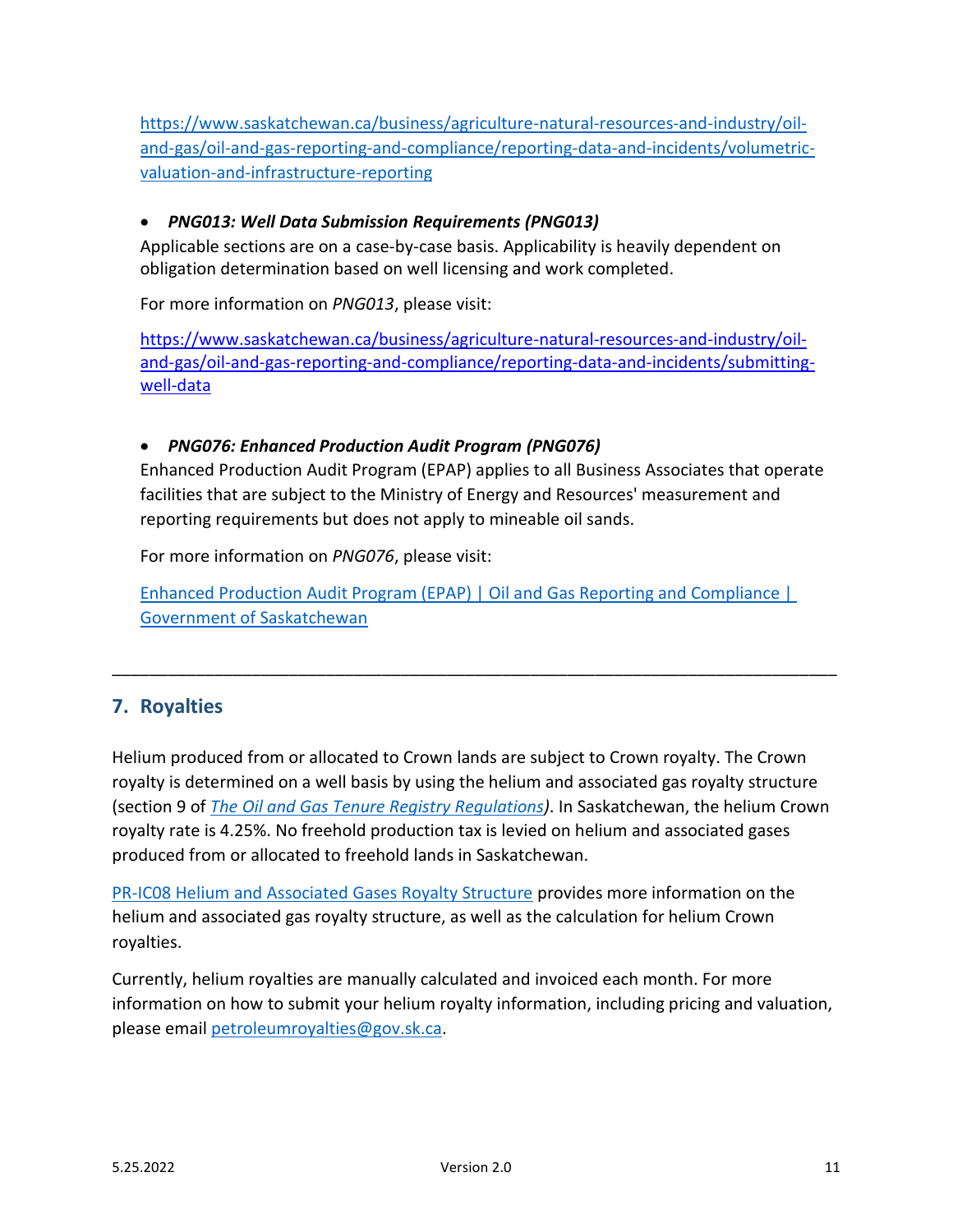# <span id="page-11-0"></span>**8. Transferable Royalty Credit Programs**

[Oil and Gas Processing Investment Incentive](https://www.saskatchewan.ca/business/agriculture-natural-resources-and-industry/oil-and-gas/oil-and-gas-incentives-crown-royalties-and-taxes/oil-and-gas-processing-investment-incentive) (OGPII) provides eligible value-added helium projects with transferrable oil and gas royalty credits worth 15 per cent of eligible costs, up to a maximum of \$75 million in royalty credits per project.

\_\_\_\_\_\_\_\_\_\_\_\_\_\_\_\_\_\_\_\_\_\_\_\_\_\_\_\_\_\_\_\_\_\_\_\_\_\_\_\_\_\_\_\_\_\_\_\_\_\_\_\_\_\_\_\_\_\_\_\_\_\_\_\_\_\_\_\_\_\_\_\_\_\_\_\_\_\_

[Saskatchewan Petroleum Innovation Incentive](https://www.saskatchewan.ca/business/agriculture-natural-resources-and-industry/oil-and-gas/oil-and-gas-incentives-crown-royalties-and-taxes/saskatchewan-petroleum-innovation-incentive) (SPII) provides eligible helium innovation commercialization projects with transferable oil and gas royalty credits worth 25 per cent of eligible costs, up to a maximum of \$5 million in royalty credits per project. The program targets a broad range of innovations deployed across all segments of Saskatchewan's oil, gas, or helium industry.

For more information on the incentive programs, please email [ogpii@gov.sk.ca](mailto:ogpii@gov.sk.ca) or [spii@gov.sk.ca.](mailto:spii@gov.sk.ca)

# <span id="page-11-1"></span>**9. Liability Management and Site Closure Requirements**

## <span id="page-11-2"></span>**Eligibility Requirements to Hold or Acquire Licences**

Before applying to (1) [transfer,](https://www.saskatchewan.ca/business/agriculture-natural-resources-and-industry/oil-and-gas/oil-and-gas-licensing-operations-and-requirements/transferring-well-and-facility-licences) or (2) hold a [well](https://www.saskatchewan.ca/business/agriculture-natural-resources-and-industry/oil-and-gas/oil-and-gas-licensing-operations-and-requirements/oil-and-gas-drilling-and-operations/licence-to-drill-a-well) or [facility](https://www.saskatchewan.ca/business/agriculture-natural-resources-and-industry/oil-and-gas/oil-and-gas-licensing-operations-and-requirements/licence-to-construct-and-operate-oil-and-gas-facilities) licence, licensees must:

• Meet applicable eligibility requirements to hold a well/facility licence under Section 12 of *[The Oil and Gas Conservation Regulations, 2012.](https://publications.saskatchewan.ca/api/v1/products/63704/formats/70932/download)* 

\_\_\_\_\_\_\_\_\_\_\_\_\_\_\_\_\_\_\_\_\_\_\_\_\_\_\_\_\_\_\_\_\_\_\_\_\_\_\_\_\_\_\_\_\_\_\_\_\_\_\_\_\_\_\_\_\_\_\_\_\_\_\_\_\_\_\_\_\_\_\_\_\_\_\_\_\_

- Have an [IRIS](https://www.saskatchewan.ca/business/agriculture-natural-resources-and-industry/oil-and-gas/oil-and-gas-licensing-operations-and-requirements/integrated-resource-information-system-iris) account and the appropriate permissions assigned by your IRIS Security Administrator.
- Be registered with [Information Services Corporation \(ISC\)](https://www.isc.ca/CorporateRegistry/Pages/default.aspx) as a corporation to carry on business in Saskatchewan.
- Be in good standing in relation to debts owing to the Crown.

## <span id="page-11-3"></span>**Security Deposit Requirements**

As a condition of a person becoming a licensee under *[The Oil and Gas Conservation Act \(OGCA\),](https://publications.saskatchewan.ca/api/v1/products/745/formats/1128/download)*  Section 15 provides authority to the Minister to require the submission of a security deposit to ensure obligations with respect to the suspension, abandonment, restoration, remediation or reclamation or wells, facilities and sites are satisfied.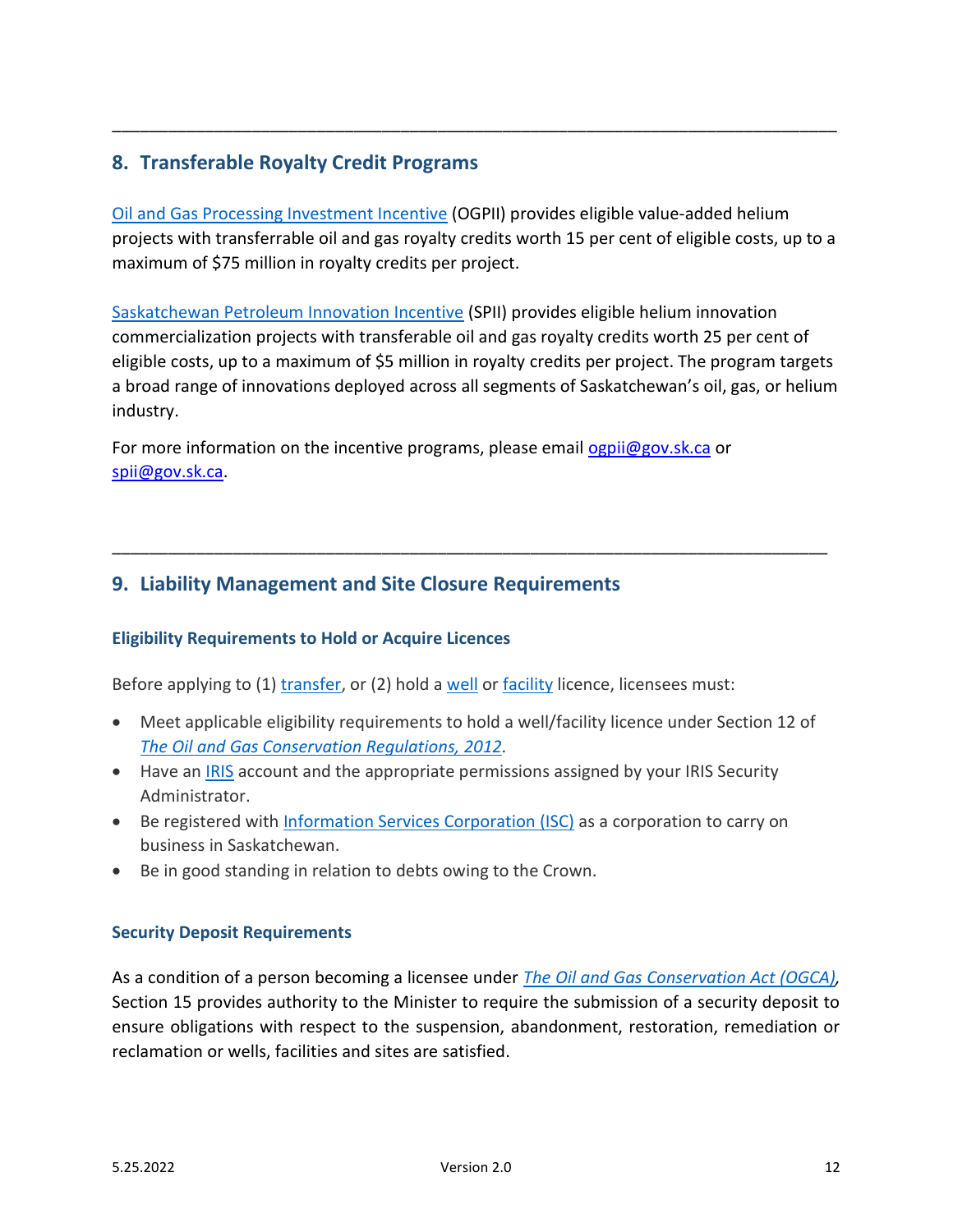#### <span id="page-12-0"></span>**Environment Site Assessment Requirements**

Contaminant remediation and investigation are to be completed to the standards supplied in *[Directive PNG033: Phase II Environmental Site Assessment .](file:///C:/Users/jfenn/Downloads/110611-Directive%252BPNG033-Phase%252BII%252BEnvironmental%252BSite%252BAssessment%252Bv.1%20(5).pdf)*Incident reclamation is to be completed to match the land use prior to the incident and match adjacent background conditions.

#### <span id="page-12-1"></span>**Acknowledgment of Reclamation**

The Acknowledgement of Reclamation (AOR) Program administered by the Government of Saskatchewan's Ministry of Energy and Resources oversees the reclamation of all well and facility sites licensed under *[The Oil and Gas Conservation Act \(OGCA\)](https://publications.saskatchewan.ca/api/v1/products/745/formats/1128/download)*.

Licensees seeking to satisfy their reclamation obligations for their sites may submit one or more of the following applications:

- [Acknowledgement of Reclamation \(AOR\):](https://www.saskatchewan.ca/business/agriculture-natural-resources-and-industry/oil-and-gas/liability-management/acknowledgement-of-reclamation/application-for-acknowledgement-of-reclamation) For sites reclaimed in accordance with *[The Oil and](https://publications.saskatchewan.ca/api/v1/products/63704/formats/70932/download)  [Gas Conservation Regulations, 2012](https://publications.saskatchewan.ca/api/v1/products/63704/formats/70932/download)*.
- [Grandfathered Reclamation Release:](https://www.saskatchewan.ca/business/agriculture-natural-resources-and-industry/oil-and-gas/liability-management/acknowledgement-of-reclamation/grandfathered-reclamation-release) For sites that were reclaimed before the implementation of the AOR Program on June 19, 2007.
- [Exemption from Reclamation \(overlap activity\):](https://www.saskatchewan.ca/business/agriculture-natural-resources-and-industry/oil-and-gas/liability-management/acknowledgement-of-reclamation/exemptions-from-reclamation-for-well-or-facility-sites-with-overlapping-activities) For sites where reclamation is prevented due to overlapping well or facility activities on the land area.
- [Reclamation Declaration Application:](https://www.saskatchewan.ca/business/agriculture-natural-resources-and-industry/oil-and-gas/liability-management/acknowledgement-of-reclamation/reclamation-declaration-application) For sites that have been reclaimed and establishment of vegetation is still required, licensees may be eligible for a temporary reduction in reclamation liability.

All applications are submitted through the [Integrated Resource Information System \(IRIS\).](https://www.saskatchewan.ca/business/agriculture-natural-resources-and-industry/oil-and-gas/oil-and-gas-licensing-operations-and-requirements/integrated-resource-information-system-iris)

An application to obtain an AOR authorization for a well or facility site must be submitted by the licensee. It typically takes 3 to 5 years to obtain all the documentation required for an AOR application.

For more information, see:

- *[Directive PNG016: Acknowledgement of Reclamation Requirements](https://publications.saskatchewan.ca/api/v1/products/76263/formats/86031/download)*
- *[Directive PNG018: Detailed Site Assessment Requirements](https://publications.saskatchewan.ca/api/v1/products/76265/formats/85486/download)*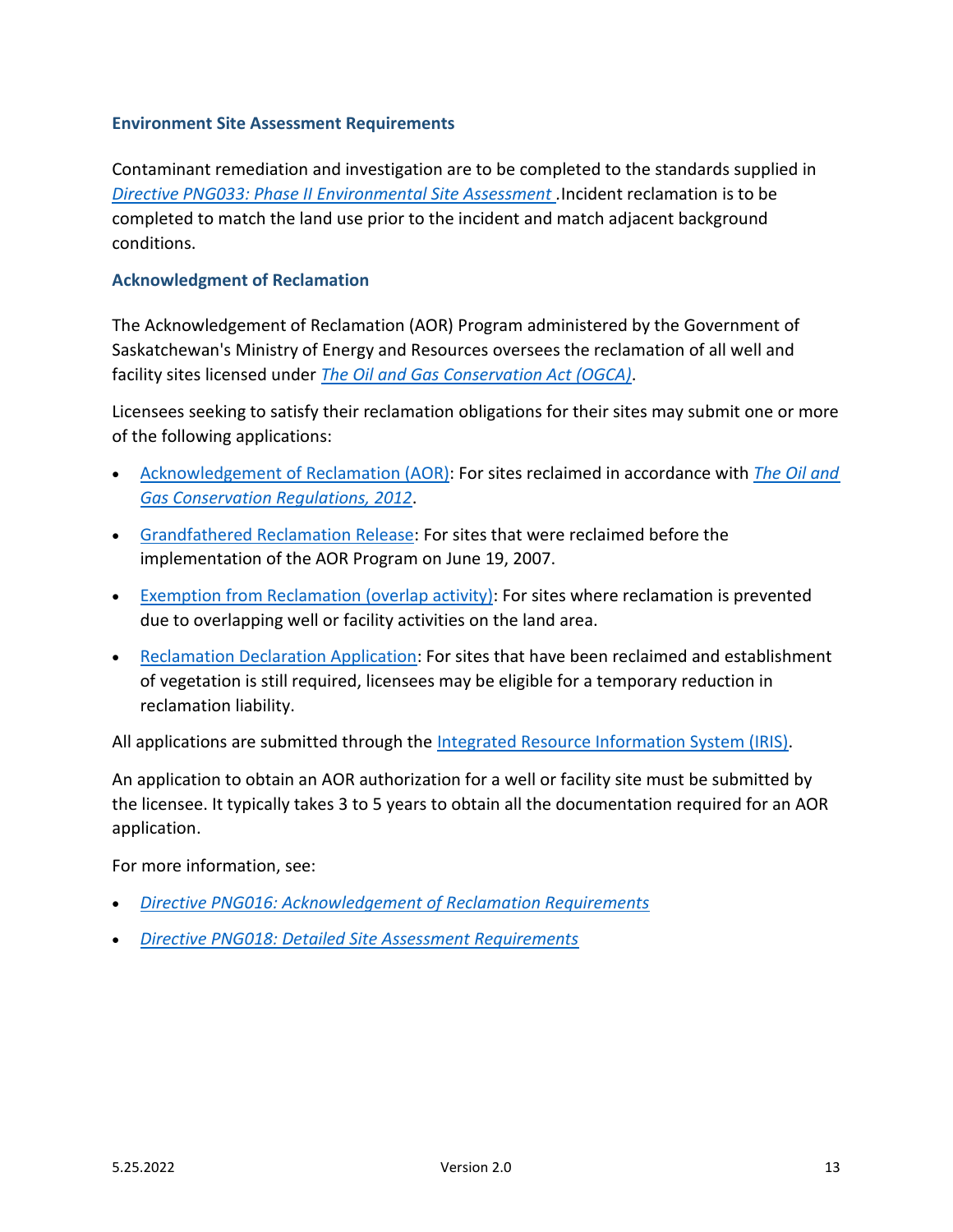# <span id="page-13-0"></span>**10. The Oil and Gas Cost Recovery Levy (Administration Levy)**

The Administration Levy is a single annual payment to Saskatchewan's General Revenue Fund. Well and pipeline licensees are assessed an annual levy to offset costs incurred by the Government of Saskatchewan for regulation of the oil and gas industry. For more information on the levy visit:

\_\_\_\_\_\_\_\_\_\_\_\_\_\_\_\_\_\_\_\_\_\_\_\_\_\_\_\_\_\_\_\_\_\_\_\_\_\_\_\_\_\_\_\_\_\_\_\_\_\_\_\_\_\_\_\_\_\_\_\_\_\_\_\_\_\_\_\_\_\_\_\_\_

[https://www.saskatchewan.ca/business/agriculture-natural-resources-and-industry/oil-and](https://www.saskatchewan.ca/business/agriculture-natural-resources-and-industry/oil-and-gas/oil-and-gas-reporting-and-compliance/well-levy)[gas/oil-and-gas-reporting-and-compliance/well-levy](https://www.saskatchewan.ca/business/agriculture-natural-resources-and-industry/oil-and-gas/oil-and-gas-reporting-and-compliance/well-levy)

\_\_\_\_\_\_\_\_\_\_\_\_\_\_\_\_\_\_\_\_\_\_\_\_\_\_\_\_\_\_\_\_\_\_\_\_\_\_\_\_\_\_\_\_\_\_\_\_\_\_\_\_\_\_\_\_\_\_\_\_\_\_\_\_\_\_\_\_\_\_\_\_\_\_\_\_\_\_

# **11. Confidentiality**

In some instances, certain data collected in association with exploration and development activities of a helium well may be eligible for a one-year confidentiality period. Information on the conditions for granting of a one-year confidentiality period can be found at: [https://training.saskatchewan.ca/EnergyAndResources/Files/Notices/2022/MRO%2039-](https://training.saskatchewan.ca/EnergyAndResources/Files/Notices/2022/MRO%2039-22.pdf) [22.pdf](https://training.saskatchewan.ca/EnergyAndResources/Files/Notices/2022/MRO%2039-22.pdf)

\_\_\_\_\_\_\_\_\_\_\_\_\_\_\_\_\_\_\_\_\_\_\_\_\_\_\_\_\_\_\_\_\_\_\_\_\_\_\_\_\_\_\_\_\_\_\_\_\_\_\_\_\_\_\_\_\_\_\_\_\_\_\_\_\_\_\_\_\_\_\_\_\_\_\_\_\_\_

# <span id="page-13-1"></span>**12. Further Information**

Released in November 2021, the [Helium Action Plan: From Exploration to Exports](https://www.saskatchewan.ca/business/agriculture-natural-resources-and-industry/helium/helium-action-plan) (HAP) is the Government of Saskatchewan's integrated approach to helium sector development, which aims to improve competitiveness and increase investment outcomes across the entire helium value chain. HAP features 10 new policy and program commitments in five key areas: Exploration, Production, Innovation, Process, and Export Infrastructure.

[Helium in Southern Saskatchewan 2021](https://publications.saskatchewan.ca/#/products/115248) is an expansion of the 2016 geological study by the Saskatchewan Geological Survey (SGS) and assesses helium potential across southern Saskatchewan. The 2021 study reviews 6,672 gas tests from 4,574 wells in an area that extends across southern Saskatchewan, from Township 1 to 25.

[https://training.saskatchewan.ca/EnergyAndResources/Files/Notices/2022/MRO%20104-](https://training.saskatchewan.ca/EnergyAndResources/Files/Notices/2022/MRO%20104-22.pdf) [22.pdf](https://training.saskatchewan.ca/EnergyAndResources/Files/Notices/2022/MRO%20104-22.pdf)